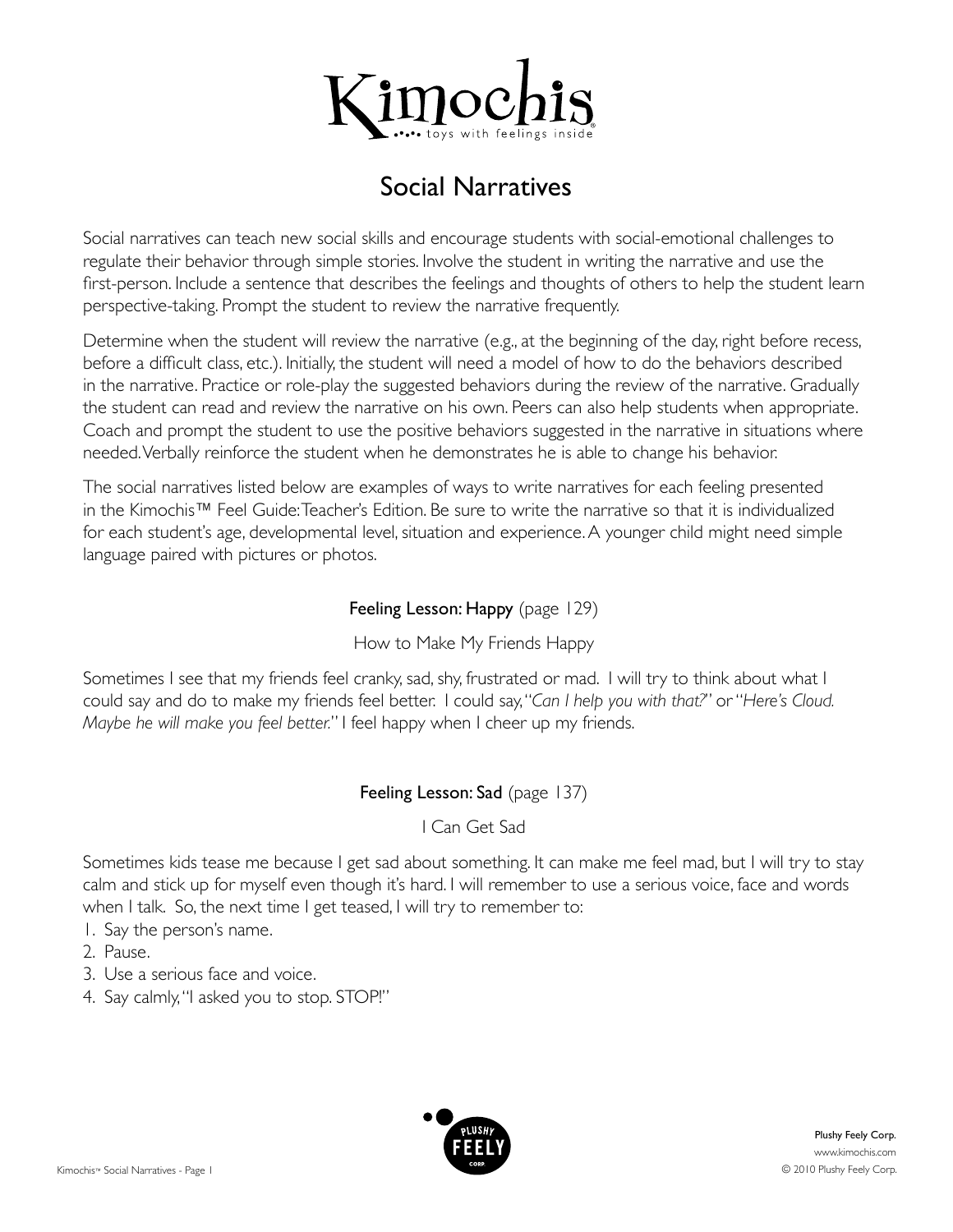

# Social Narratives (continued)

## Feeling Lesson: Mad (page 143)

When I Get Mad I Use My Helpful Words

Sometimes I get mad about things that happen at school. When I'm mad, I might use fighting words. My teacher and classmates can get upset when I use these words. I will try to use helpful words like, "I better cool down a little" or "I'm really mad right now, but it's ok." When I use helpful words, my problem will get better.

## Feeling Lesson: Brave (page 156)

I Can Be Brave

Sometimes kids say things that hurt my feelings. Then I feel sad and even mad. But I can remember to think forgiving thoughts and forget about it. If I don't, I might get more upset. If someone keeps hurting my feelings, I can use my talking face and voice, and say, "You keep doing the same thing, please stop."

# Feeling Lesson: Left Out (page 165)

I Can Help Kids Who Feel Left Out

Some kids can be really bossy. They will leave out some kids from their games or conversation. When this happens, those kids can feel very sad and hurt. But, I will try to remember to make room for everyone. When I see that someone is feeling left out, I will use my nice, talking voice and say:

- 1. We let everyone play.
- 2. You can play.
- 3. Come on, let's play!
- $4$  Let's talk

# Feeling Lesson: Silly (page 181)

When Being Silly Can Be Hurtful

Sometimes kids can get TOO silly and it's not funny anymore. It can be annoying and sometimes I might say something that is hurtful to them. I can say a sentence to them using my talking voice and face. I can remember to say, "Stop it. I know you are trying to be funny, but it's not funny to me. Thanks."

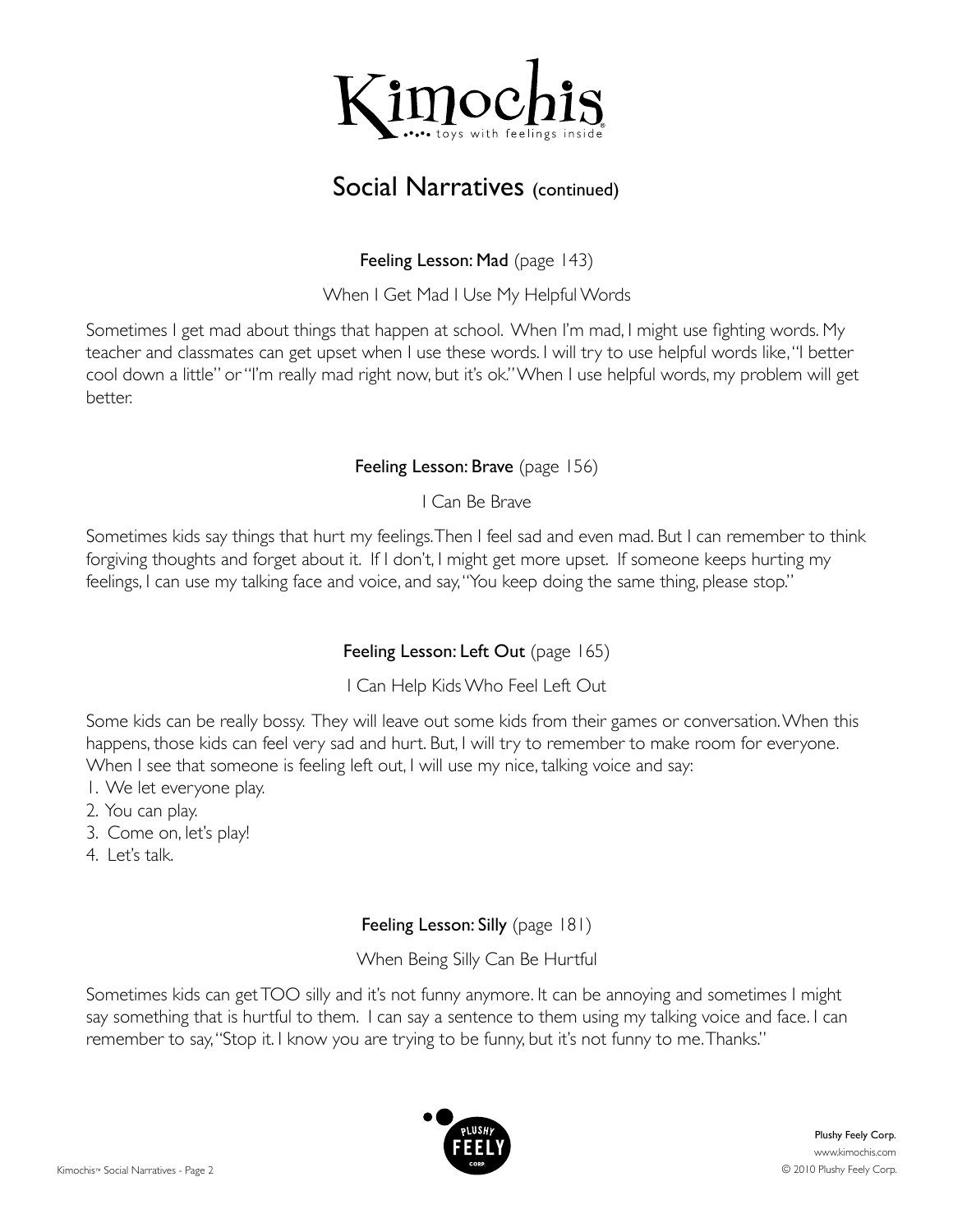

# Social Narratives (continued)

### Feeling Lesson: Frustrated (page 191)

When I Get Frustrated

Sometimes I can get really frustrated when (add the student's area of difficulty). I think it's too hard and I don't want to do it. Sometimes I can get really mad and I might (describe behavior). My teacher and other kids don't really like it and it usually makes me feel worse. I have some positive words I can think (or say) when I get frustrated. I can say:

- 1. "I can do this."
- 2. "Stay calm."
- 3. "I'm not going to give up."
- 4. "I'm really frustrated. I better ask for help."

### Feeling Lesson: Curious (page 199)

I Can Be Curious

Sometimes I get so excited about (favorite topic) that I can talk and talk about it. Then I don't listen to what other people say or I don't ask them about their favorite thing. This can make my classmates frustrated, and sometimes, they don't want to talk to me. I will try to remember to ask my classmates what they like or what they are excited about. When they answer, I will listen and make a comment like, "That's really interesting."

## Feeling Lesson: Cranky (page 207)

I Can Get Cranky and Be Bossy

Sometimes I can get cranky and I start to act bossy. When I am bossy, I might say hurtful things to people. I don't mean to be that way, but I can apologize for being bossy. I can use my talking face and voice and say the words, "Sorry, that was bossy." I can also remember to use my "strategy" to help me get out of a cranky mood. My strategy is \_\_\_\_\_\_\_\_\_\_\_\_(see page 63 for ideas on calming strategies).